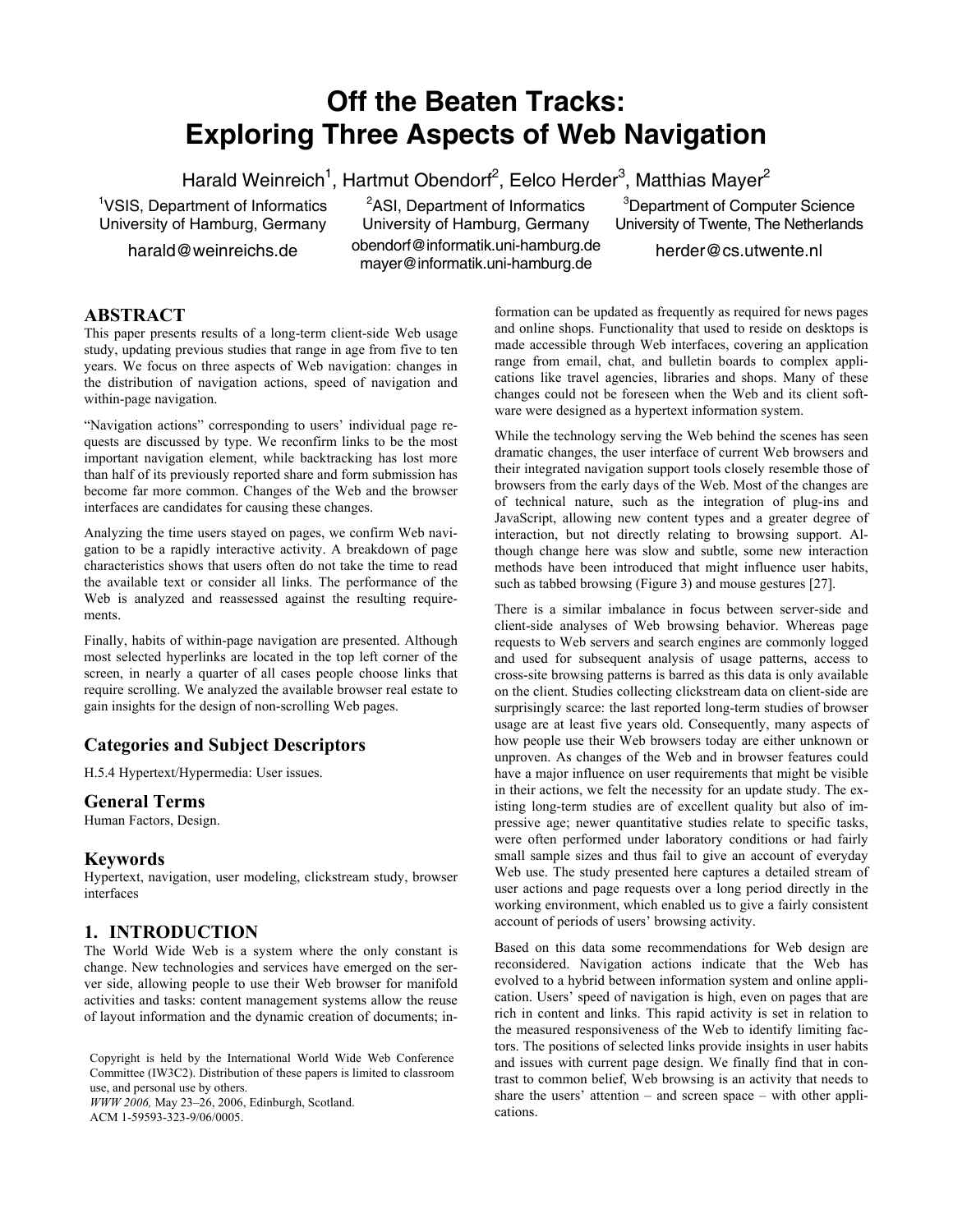# **2. RELATED STUDIES**

How users browse the Web has been subject to research almost from the start. Many previous studies are based on data found in server logs, analyzing various aspects of user navigation [18; 19; 35; 40]. However, server logs only report on user actions for a single site, caching mechanisms hide some of the interesting revisits, and interaction with the browsing application remains concealed. In contrast, several observational short-term studies examined in detail on how people use the Web; screen captures, video coverage, and Web diaries have been successfully applied to extract contextual information of Web browsing activity [5; 17; 25; 38]. However, as these studies are very time-consuming, they can cover only a very limited period of user activity and the size of the user sample is usually small. Also, these studies can hardly report on quantitative changes and may be biased by the test environment setting.

Since 1994, only three long-term studies have tried to analyze the clickstream created by the interaction of user and Web browser. Of these studies, only two recorded navigation actions – and both are over 10 years old by now. In 1994, the first long-term client usage study was described by Catledge and Pitkow [3]. They used an instrumented version of XMosaic on their departmental Sun workstations to analyze the actions of users that lead to page requests. Their study covered the Web browsing activity of 107 users for 21 days. Catledge and Pitkow identified different navigation strategies and found that users operate only on small areas within sites. The back button was found to be the second most important user interface element accounting for 41% of navigation actions, second only to hyperlinks (52%). Other actions, such as "archiving" actions that lead to saving or printing a page, were unexpectedly rare.

In 1995, Tauscher and Greenberg focused on history support and analyzed the revisitation behavior of their participants [42]. They defined the "recurrence rate" as the probability of the next visited page having been visited before by the same user. A measured rate of 58% led them to the conclusion that the Web is a 'recurrent system', although they also found that most revisits are shortterm: only 15% of page revisits are not in the list of the last 10 visited pages. Finally, in 1999, Cockburn and McKenzie retroactively analyzed the Netscape history and bookmark files of their participants [7]. Their users visited more pages per day, but at the same time the revisitation rate increased to 81%. They also found that Web use is rapidly interactive and users often visit many pages within seconds successively. They gained new insights into homepage and bookmark use. People tend to have many bookmarks, but use only few of them.

## **3. THE WEB BROWSING STUDY**

25 unpaid volunteers participated in the Web logging study. Two 1.5 hour interviews at the beginning and end of the study were used to gather demographical data and information on general use, but also to confirm some interpretations of the captured data, e.g. concerning the use of multiple windows. Six (24%) of our participants were female. Ages ranged from 24 to 52 years (mean: 30.5). All our participants were experienced, browsing the Web for 3 to 12 years (mean: 8). Most of them came from Germany and the Netherlands (three Germans worked in Ireland and New Zealand) and all interviews were conducted in their native language. While all eight participants from the Netherlands (32%) worked as university employees in computer science, nine participants (36%) had a different background: two worked in psychology, and one each in sociology, geology, electrical engineering, trading, coaching, history, and photography. Seven additional participants began the study, but dropped out for personal or technical reasons and had to be excluded from the analysis. The length of the study varied individually from 52 to 195 days (mean: 105 days). We were able to confirm (see Section 3.3) 137,272 user-initiated page visits to 65,643 distinct URIs and 9,741 different domains. Personal Web usage varied widely in browsing style and activity: the participants visited 19.5 to 204.8 pages per active day (every day in which at least one event was logged).

# **3.1 Pre-study challenges**

Given the importance of the Web, it might seem surprising that only so few quantitative long-term studies analyzed the browsing behavior of Web users. This may be explained by the social and technical issues we encountered during the preparation of the study. Today, browsing is considered a personal activity, even if logging only takes place at the workplace. The Web is now used for many confidential tasks, such as online banking, shopping or writing e-mails. After initial informal surveys, it became clear we had to make use of a capturing system that did not record usernames or passwords and ignored secure connections. The participants were also given the option to screen the content of all log files before transmitting them to us.

Some prospective participants were also concerned that the installation of such 'spyware' might have negative influence on the stability or performance of their personal computer. These concerns were not unfounded: in one of our pilot studies instrumenting the Internet Explorer to record user actions and page requests led to stability issues when different Explorer versions were used or new plug-ins were installed – unacceptable for a long-term study where the browser is used daily as a production tool.

The potential participants of this study used many different browsers with different browser extensions. In consequence, the software recording user actions had to be compatible with at least most of these systems. We opted for a solution based on an intermediary intercepting the traffic between browser and Web. The release of Firefox 1.0 in 2004 finally provided a platform for instrumenting a popular Web browser; its interface is familiar to users of the Internet Explorer and new security risks of the internet motivated several of our participants to 'upgrade'. For us, the open source status of the browser made it possible to implement a logging mechanism for all user interface actions.

# **3.2 Browser logging environment**

The browser logging environment consisted of two complementing extensions: every participant had an intermediary installed to filter all transferred pages. It added JavaScript code to every page; when executed, this code read several browser parameters and communicated them to the intermediary. Thus, detailed knowledge about every link anchor selected, every form submitted and the current state of the history of the browser window was obtained. Furthermore, it allowed discriminating all windows and frames of the client and their current dimensions. The intermediary also analyzed all transferred documents and recorded descriptive data about their length, links and contents. Technically, this system was based on IBM's WBI [2] and the Scone framework [32].

15 of the 25 participants used an instrumented version of Firefox that was modified to record the interaction with all user interface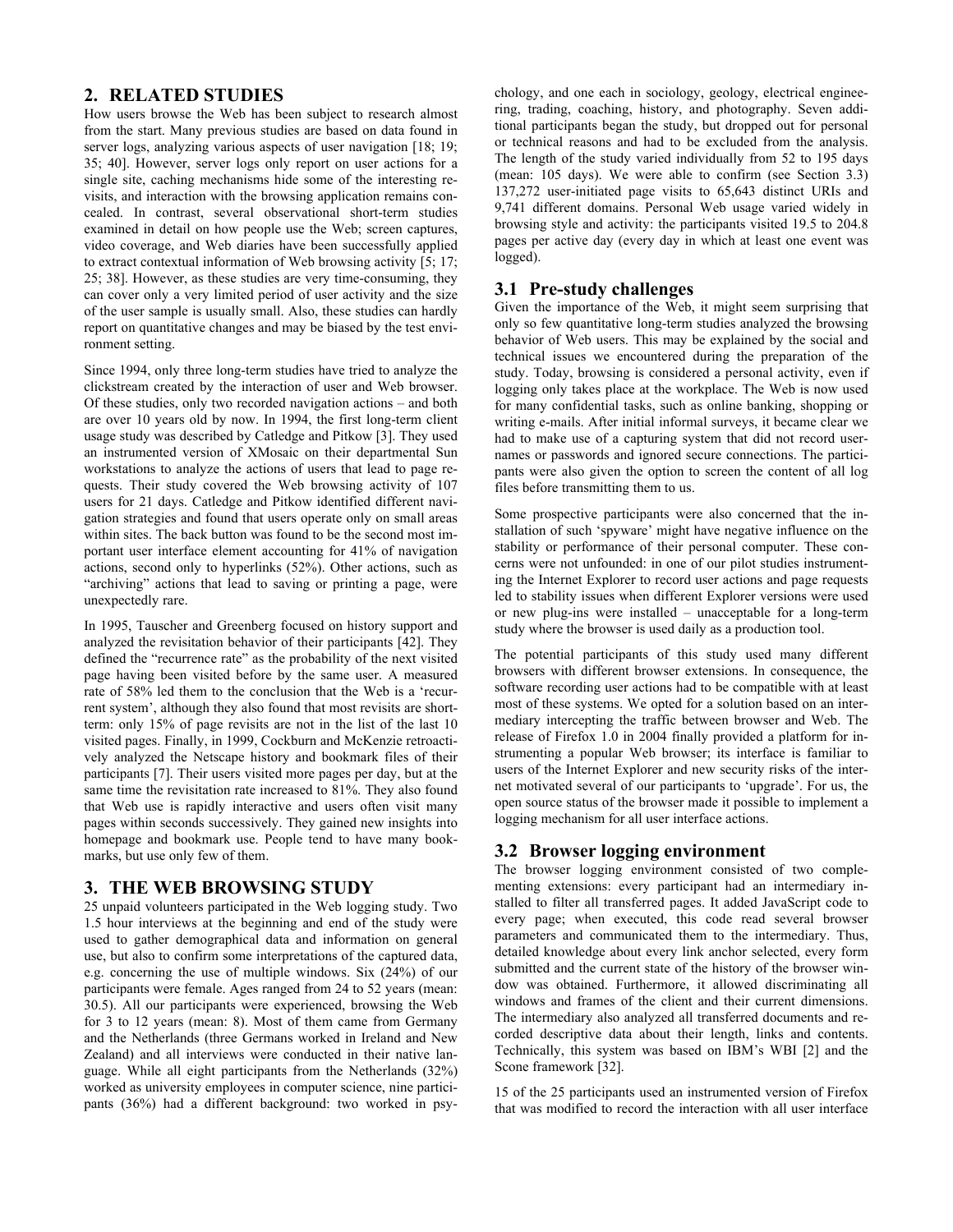widgets. These participants were either already using Firefox as their preferred browser or took the opportunity to switch. Using exact timestamps, this second clickstream log could be merged with the navigation log of the intermediary to gain more detailed and accurate data.

#### **3.3 Data processing and consolidation**

The first analyses of the recorded log files showed that serious data pre-processing was necessary to get valid results, as many of the entries were not directly related to user actions [cf. 45]. We found several different reasons responsible for these artifacts: HTML framesets break the document metaphor – what is visible for the user does not originate from a single HTML document and many unusable events are created as every subframe creates a page request to a different html file. We identified frames by the name of the frame and the parent window, which was read with embedded JavaScript code. The interpretation of these data required not only to collate the requests to one user action, the events were also often ambiguous, as we could not define which address was the most important one for a user action: if the user selected a link in the left navigation frame and a page was loaded in the right frame, the action occurred on the left page but the reaction affected the right page with another URI. The interpretation has consequences on load times, revisitation rate, recorded document sizes as well as the link positions. Therefore, we excluded frame pages for most analyses.



**Figure 1: Proportions of artifacts for users w/o ad blockers**

Another significant problem was caused by advertisements<sup>1</sup>. JavaScript-initiated advertisements in pop-up windows are not deliberate user actions, events relating to such windows and page requests were therefore excluded from the study. A statistically even more relevant advertisement technique is based on iFrames that allow embedding other HTML pages in a Web document. Our data showed that iFrames are currently mainly used to dynamically include advertisements. For the group of participants that did not apply any kind of ad-blocker (8 users) frame and advertisement artifacts represented over 28 percent of page requests (Figure 1). This is remarkable, as it does not even consider online promotion realized as pure text, embedded images or flash animations.

A third source of non-user initiated page requests were automatic page reloads, mainly caused by news pages. These became visible as peaks in the stay time distribution of certain users. In some

1

cases, embedded JavaScript code let the browser refresh a page contents after a certain interval, in other cases even external applications like instant messaging agents were responsible for the artifacts. These contributed nearly four percent of the page requests. However, the ratio differed severely between participants: some did not show any periodically reloaded pages, others over 20%.

As became clear during the analysis of the comprehensive datasets we had gathered, data cleaning and confirmation of userinitiated events were important to be able to relate recorded events to user actions. Previous studies did not use similar data consolidation methods, probably because the amount of such 'noise' was lower in the past: in 1995, advertisements were still hardly known on the Web, and Bruce McKenzie [7] told us that even in 2000 the effect of such requests could be neglected.

## **4. RESULTS**

The prominence of advertisements can safely be interpreted as an indicator for the increasing commercialization of the Web: sites providing e-commerce, news and entertainment have become the most popular destinations, whereas ten years ago Web usage was focused on information and content delivery [9]. Based on the collected data, we investigated whether these changes of the Web also induced changes in user navigation behavior.

#### **4.1 The new character of Web navigation**

In this section, we examine the actions that our participants employed to initiate page visits. We call these events *navigation actions.* Apart from selecting links, users can trigger navigation actions in different ways: entering URIs directly into the address bar of the browser, using different browser history mechanisms to revisit pages seen before, or submitting information via forms to interactive Web services, such as search engine.

The latest reported distributions between the various navigation actions that are based on long-term data date back to studies from 1995 and 1996. The comparison chart (Table 1) shows some major differences, which reflect both the changed nature of the Web and the way users interact with browser interfaces.

Link following has remained the most common navigation action, accounting for about 45% of all page transitions. Direct access to pages via the bookmark menu, bookmark toolbar (which was not present in previous studies; see Figure 2), home page button or the address bar has remained stable at about 10% as well. The detailed Firefox log as well as the interviews revealed, however, that our users had different preferences to access frequently used pages: some mainly used the bookmark menu, others solely preferred the bookmark toolbar and a few had the custom to type the URI of their favorite pages into the address bar, using its autocompletion function when available. These different behaviors show that customization of the interaction with the browser is necessary. On the other hand it also indicates that none of the current revisitation tools is entirely satisfying [1; 20].

The comparison chart shows a major increase in navigation actions that lead to opening a new browser window. In the midnineties, this event accounted for less than 1% of all navigation actions, compared to over 10% nowadays. However, while formerly only the explicit action of opening a new window using the associated menu item was registered<sup>2</sup>, in this study other actions

1

<sup>1</sup> We identified advertisements by different lists of known servers, typical URI patterns and equivocal frame names.

<sup>&</sup>lt;sup>2</sup> This follows from the much higher number of 'close window' and 'exit program' than 'new window' events reported in [3].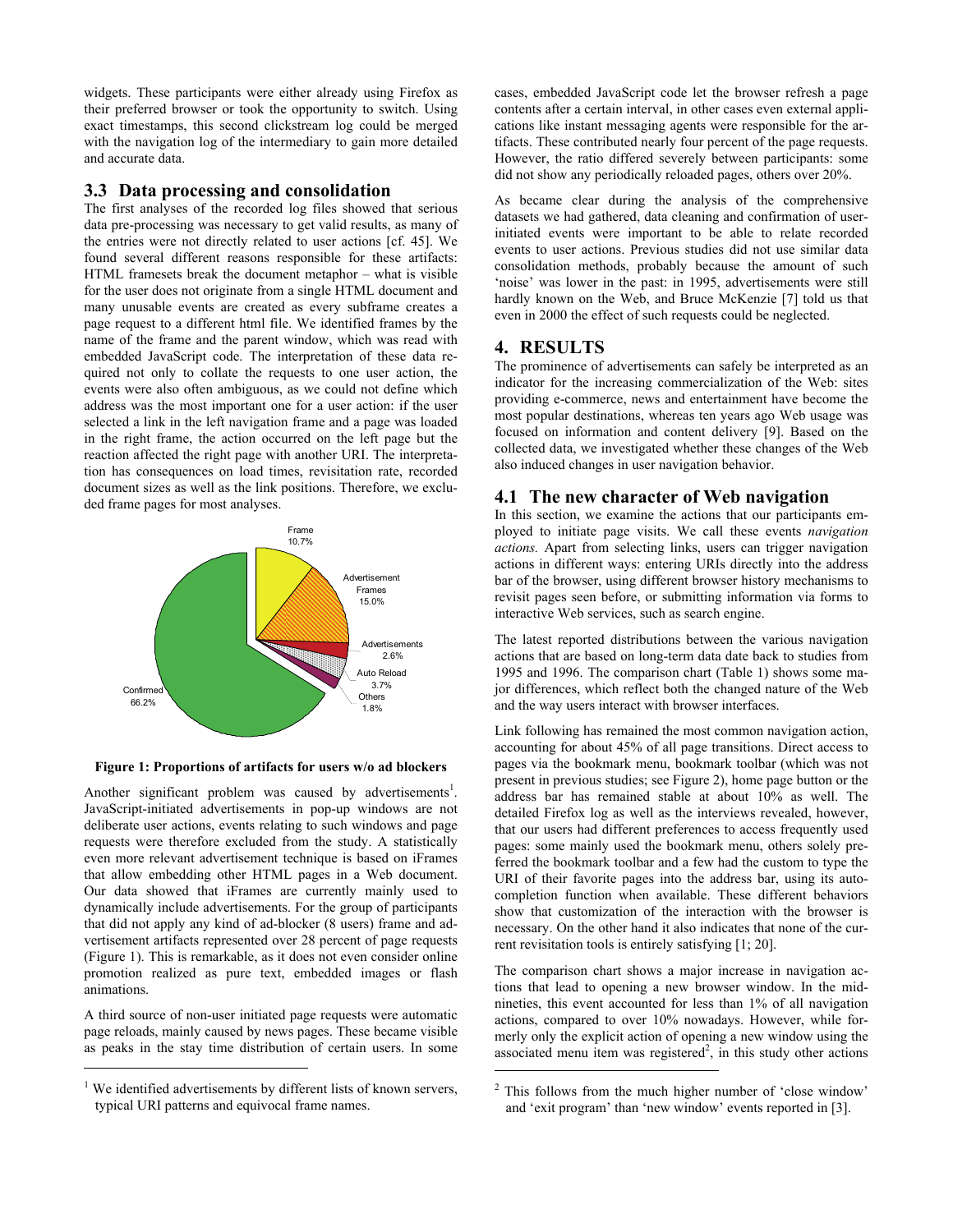|  |  |  | Table 1: Comparison chart of three long-term studies |
|--|--|--|------------------------------------------------------|
|--|--|--|------------------------------------------------------|

|                      | Catledge &<br>Pitkow <sup>3</sup> | Tauscher &<br>Greenberg <sup>3</sup> | <b>This Study</b> |
|----------------------|-----------------------------------|--------------------------------------|-------------------|
| Time of study        | 1994                              | 1995-1996                            | 2004-2005         |
| No. of users         | 107                               | 23                                   | 25                |
| Length (days)        | 21                                | 35-42                                | 52-195, ø=105     |
| No. of visits        | 31,134                            | 84,841                               | 137,272           |
| Recurrence rate      | 61%                               | 58%                                  | 45.6%             |
| Link                 | 45.7%                             | 43.4%                                | 43.5%             |
| <b>Back</b>          | 35.7%                             | 31.7%                                | 14.3%             |
| <b>Submit</b>        |                                   | $4.4\%$                              | 15.3%             |
| <b>New window</b>    | 0.2%                              | 0.8%                                 | 10.5%             |
| <b>Direct access</b> | 12.6%                             | 13.2%                                | 9.4%              |
| Reload               | 4.3%                              | 3.3%                                 | 1.7%              |
| <b>Forward</b>       | 1.5%                              | 0.8%                                 | $0.6\%$           |
| Other                |                                   | 2.3%                                 | 4.8%              |

could also result in opening a new browser window. These actions include following hyperlinks with  $t =$   $t =$   $b$ lank" as an attribute, starting the browser manually or from other applications and the using the 'open link in new window' or 'open link in new tab' entries of the browser's context menu (Figure 3). Nevertheless, this confirmed that it has become common behavior to open more than one window while browsing the Web.

Accounting for over 15% of all navigation actions, form submission has become a key feature of user navigation as well, as it is a required interaction mechanism with service-oriented Web sites. 43% of all form submissions involve queries to search engines, followed in popularity by an online dictionary and travel planners.

By contrast, the share of back button actions has dropped from over 30% in the mid-nineties to less than 15% presently. This number includes backtracking multiple steps via the back button's pull-down menu, which contributed less than 4% to all backtracking actions. The browser history is not specifically listed in the comparison chart, as it is hardly used – merely 0.2% of all page requests were initiated from the browser history. Only two of our twenty-five participants stated to use it from time to time, while ten participants even weren't aware of the function at all.

The reduced usage of the back button, in combination with an increase of 'forward navigation actions' – following links, submitting forms and opening new windows – might indicate that users return less frequently to previously visited pages. However, the *recurrence rate* – the percentage of page revisits [42] – decreased to a much lesser extent; from about 60% to 46% (excluding frame pages; see above, [45]). One explanation is that most sites now offer structural links on every page that allow returning to the home page or a landmark page without using the back button. However, there might also be a relation with the increased amount of submit and new window actions. This issue will be explored in the following two subsections.

 $\overline{\phantom{a}}$ 

## **Form submission and backtracking**

The increased number of form submissions confirms another change of the Web: the move from a hypertext information system with mainly static pages to a hybrid between 'classical hypertext' and service oriented interactive systems, such as search engines, dictionaries and travel planners. The latter category of sites is often more similar to desktop applications than to information-centered hypertext: whereas navigation in hypertext involves orienteering behavior with frequent backtracking, interactive applications are mainly used for 'getting things done'. This would imply that backtracking is less prominent during these activities. In order to confirm this hypothesis, we compared the backtracking usage of the top third form submitters of our participants with the remaining participants. The frequent submitters used the back button less frequently (9.2%) than the others (16.2%), a difference that is marginally significant  $(t=2.715, p=0.012)$ .

Dynamic, interactive pages pose several challenges to the browser's history mechanisms. First, the browser history does not take form submissions using the http POST method into account. Unless the URL of the resulting page explicitly contains the issued parameters, users cannot revisit earlier created documents such as travel plans without going through the process of entering the data again. Once the browser window is closed, the travel plan is lost. The same problem arises for documents that users might want to keep for future reference, such as order confirmations and flight reservations. Unlike in static hypertext, these pages are volatile, even if they contain information that will remain most relevant in the near or more distant future. Whereas users can save or print the information, most participants reported that they almost never did so. The Internet Explorer for Mac OS X features the Scrapbook, which provides an integrated interface for storing an exact copy of the Web page as it appears in the browser window. With the advent of service-oriented sites and volatile pages, similar functionality might be needed in other Web browsers as well. Travel plans, flight reservations and order confirmations should be treated as documents; context-sensitive functionality for storing, retrieving, opening and printing – like in regular office applications – appear to be essential in these situations.

To follow the analogy with office applications even further: as mentioned earlier in this section, the concept of hypermedia navigation is often replaced by a concept of interaction with an application. Hence, navigation tools such as the back button lose their original meaning in these contexts. While using an interactive Web service, the back button bears more similarity to the *undo button*: users press back to correct errors. To avoid potential disruption of the interaction, some online services disable the use of the back button by opening a pop-up window without navigation toolbars for sequences of interactive forms, or they explicitly advice the user not to use the back button.

In conclusion, browser interfaces do not provide appropriate functions for service-oriented sites, although these sites play a prominent role in Web usage. We think that one major challenge for the next generation of Web browsers is to reconcile the two different Web usage contexts – hypermedia navigation and interaction with Web-based services.

# **Windows, tabs and backtracking**

As reported in the beginning of this section, our participants tended to use multiple windows to a large extent. The strategy of

<sup>3</sup> We recalculated the values of [3] and [42], as their notion of navigation action differed from each other. To make all values comparable we applied the definition used in this study.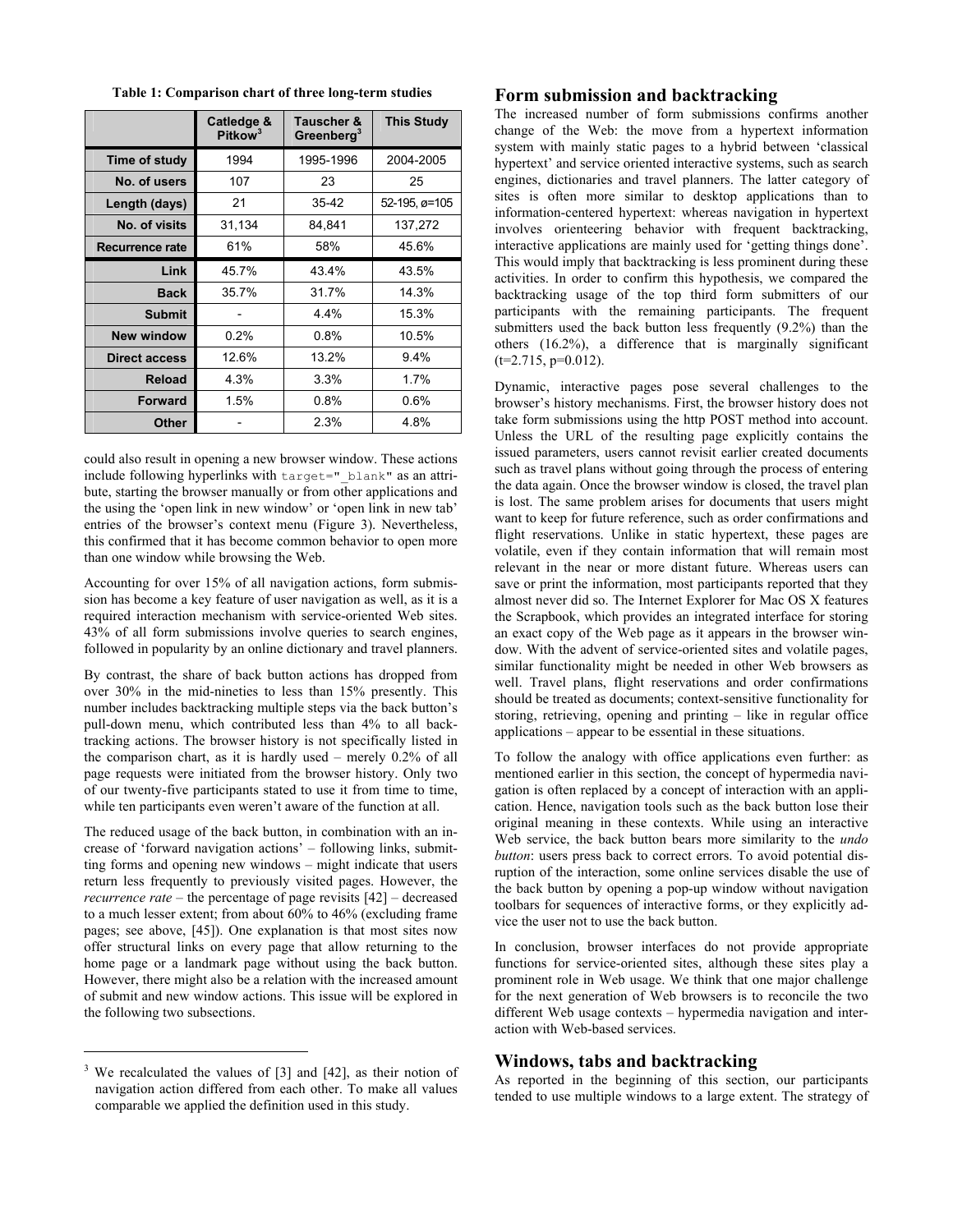

Figure 2: Bookmark toolbar and browser history in sidebar<br>Figure 3: Tabbed browsing: opening a new tab from a link

opening new windows seems to offer several advantages. Our users reported that multiple windows allowed them to 'compare search results side by side' and that 'pages can be loaded in the background' while they continue their navigation activities. Keeping search results and resulting navigation trails in separate windows also reduces the risk of losing the path to a decisive page because of backtracking to the result page. Several participants also had the habit of keeping a browser window with their favorite news site open in the background.

A comparison of the frequency of backtracking with the usage of multiple windows or tabs showed a correlation between these two navigation actions. The group of participants with the top third of new window events employed the back button to a lesser extent  $(10.2\%)$  than the bottom third  $(16.4\%)$ ; it is plausible that multiple windows are used as an alternative to backtracking  $(t=2.509)$ , p=0.026). In addition to multiple windows, Firefox provides 'tabbed browsing' – several pages can be opened simultaneously in different browser tabs (Figure 3). Six participants who used tabs frequently, were backtracking less often (9.9%) than the remaining seven Firefox users (18.3%) that hardly opened any tabs (t=2.311, p=0.038). One participant explained he used 'new tabs for closely related tasks and new windows for parallel tasks'.

A more disturbing consequence of the use of multiple windows is that it disrupts the concept of the back button. Its principal functionality is to return to recently visited pages. If users followed trails in multiple windows or tabs, the recent visit history is split into separate stacks, with no temporal relation. Moreover, each individual stack is does not include actions from the originating window. Hence, users need to remember what actions they performed in which window or tab in order to relocate a previously visited page. This places a high cognitive burden on the user, in addition to the already demanding task of keeping track of their location in the Web [10]. Handling multiple windows in information systems was already reported to cause disorientation in pre-web studies [13]. The above concerns were confirmed by our participants; several said that they find many open Web documents hard to manage, in particular because the page titles displayed in task bar and tabs are often not helpful.

The more prominent use of multiple windows requires a major rethinking of the history mechanisms of browsers. It provides new challenges to the often criticized [6; 12; 21] yet often used back button. A linear history of most recent revisits, as proposed by



[42], does not reflect the character of parallel trails and the unrelated back button stacks do not take the temporal relations between the trails into account.

# **4.2 The velocity of Web navigation**

The speed of interaction with the Web browser is another aspect of Web navigation: how much time do users spend on Web pages, i.e., how much time do they take to read the page and think about the available options, before they perform their next action? Although the time between page requests can be gained from server logs [35] and the browser history [7], the data recorded with a client side logging software is more exact. Our software recorded the time between the display of the first parts of the HTML document and any subsequent navigation action in the same window that would lead to the request of another page. In consequence, delays – such as the time before the browser begins to load a page – could be differentiated from the stay time. Navigation actions that did not lead to a new request to the same site were also considered, like the selection of an external link, as well as backtracking – which is usually hidden in server logs since the page is loaded from the browser's cache, and leaving a page by closing it. The capturing software did also distinguish between multiple windows and tabs, so it could be identified, when a user opened several pages at once from a hub page, but read them one after the other. Although this method removed incorrect values for the time a page is opened in a browser, there will be a bias towards long stay times, as open windows that currently do not have the user's attention could not be identified and excluded.

This study confirms the rapid interaction behavior with heavy tailed distribution already reported by previous studies [3; 7; 11]. Our participants stayed only for a short period on most pages: 25% of all documents were displayed for less than 4 seconds and 52% of all visits were shorter than 10 seconds (median: 9.4s). However, nearly 10% of the page visits were longer than two minutes. Figure 4 shows the distribution of stay times grouped in intervals of one second. The peak value is located at stay times between 2 and 3 seconds; they contribute 8.6% of all visits.

We first assumed that most of these short and very short stay times represented *revisits*, e.g., visits to pages that had been seen recently or that were used frequently and therefore well known, like the home page of the browser. To analyze how much time users take to read new Web documents, all revisited pages were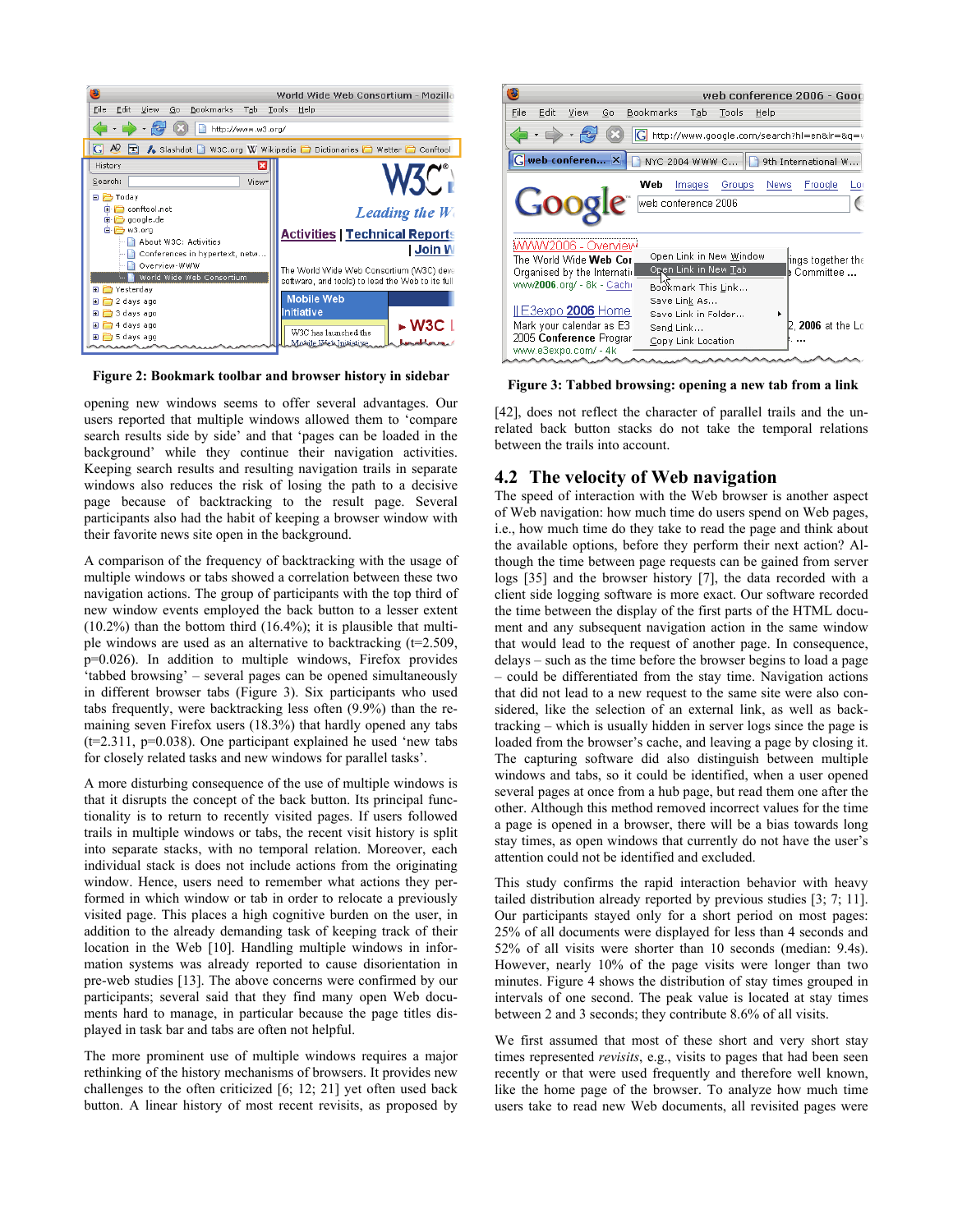

**Figure 4: Distribution of stay times for all participants** 

excluded from the statistics. The effect on the distribution of stay times was not as strong as expected (Figure 4): still over 17% of all new pages are visited for less than 4 seconds, nearly 50% are shown for less than 12 seconds and 11.6% are displayed for more than 2 minutes (median: 12.4s). However, a fifth of the 11.6% were visits of over 30 minutes to up to 5 days – most of these events are most likely created by unattended browser windows that were left open in the background of the desktop.

The tendency for very short page visits on the Web might have two reasons: either it expresses a cursorily and scanning usage behavior or it might characterize that many of the visited pages offer only little information and few navigational options. To verify this, the average number of words and links of the documents was calculated and compared with the stay times.

These results are based on nearly 60,000 first-page visits. The average number of words per page (only depicted text, not considering any markup code or any embedded objects or graphics) is 551 words  $(\sigma=811)^4$ . The page stay times are dependent on the page size, but less than expected: pages visited for less than 12 seconds (they contribute about 50% of all requests) had an average number of 430 words. This is significantly lower than the mean size of documents with a longer retention time  $(t=36.197)$ , p=0.000), but it is apparent that no person can read a full page of this length that quickly. Figure 4 (upper graph) illustrates the average number of words per page grouped in intervals of 2s staying time. Such a difference was also found for the number of navigational options per page (Figure 5). On average all visited pages had 53 hyperlinks<sup>5</sup> ( $\sigma$ =58). For pages with a staying time of less than 12s the average number of links was 46 and significantly lower than for the remaining documents (t=30.659, p=0.000).

In consequence our participants often did not take the time to completely read every page, but they regularly just seemed to glimpse over most of the information offered, before they perform their next navigation action. Such a scanning behavior of Web

 $\overline{\phantom{a}}$ 



**Figure 5: Correlation between stay time and page contents** 

users was already reported by [26] and [41] who observed it at several controlled Web usability studies. The data of this longterm study supports these results, indicating that the 'scannability' of information and hyperlinks as well as their intelligibility seem to be essential for the usability of Web pages (see Section 4.3).

#### **Does the responsiveness of the Web suffice?**

The participants of this study viewed many Web pages only for a very short time before taking the next action. This rapid interactive behavior requires a system that reacts quickly, too. Though the performance of the Web was often criticized in the nineties and even called 'the most common usability problem of the Web' [22], this shortcoming was *less* of a topic for the last five years. While the *digital divide* excludes many low-income families and the citizens of developing countries from the resources offered by internet and Web, a continually increasing number of users have broadband access [14]. It seems the Web has either become responsive enough to meet its users' needs or they have got accustomed to inevitable delays, as new studies show that people are now more concerned with quality, privacy and security on the Web [8, 44]. We recorded transfer delays to estimate if the Web was fast enough to meet current user interface standards.

As the application areas of the Web changes from an information resource to an online application system, the performance requirements for hypertext systems as well as office software should be met. Many studies have confirmed a maximum reply time of 2 to 4 seconds; otherwise productivity degrades significantly [37; 16, p.74; 39, p.297].

Our participants had different types of internet connections. 14 participants made use of fast leased lines (at least OC-3), eight people used ADSL broadband access and three had only an ISDN  $dial-up$  connection. The logging software<sup>6</sup> recorded two values within the browser for every page request: First, the delay between the user action that led to the new page request and the start

1

<sup>4</sup> Outliers were removed (using a 3σ limit), as very few Web pages were atypically long and biased the sample. Average with outliers:  $648$  words ( $\sigma$ =2342).

<sup>5</sup> Again, outliers were removed. All visited pages had an average of 61 hyperlinks ( $\sigma$ =122).

<sup>6</sup> The intermediary added JavaScript code to every Web page. The script took timestamps of user and browser events, allowing us to get the actual response times as perceived by the participants [36]. This data was transmitted to the intermediary and stored in the event log.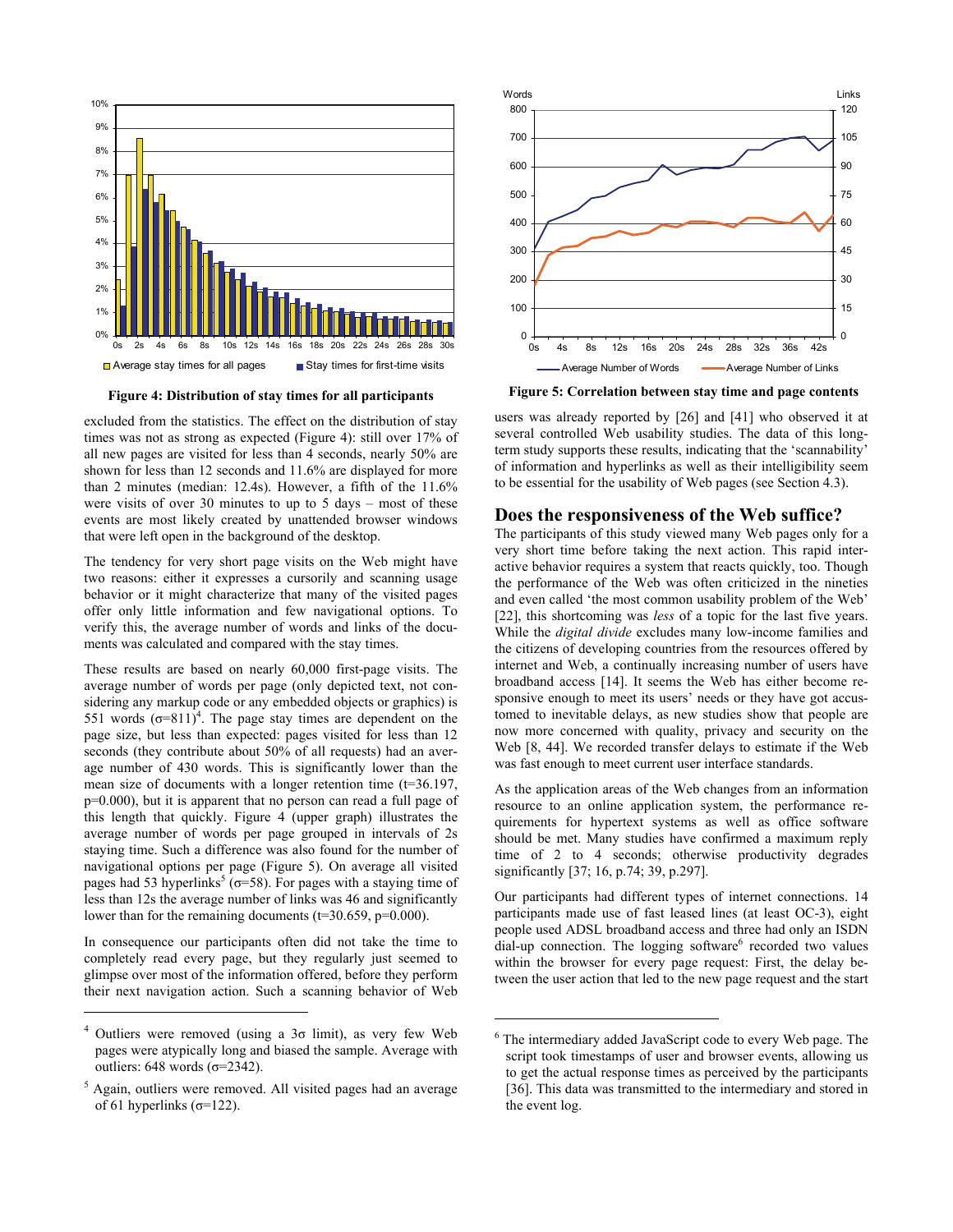of the page rendering was taken; second, the time to download the entire document including all embedded objects was registered.

The delay between a user action to request a new page and the arrival of the first data packages at the browser is critical, as the user has to pause and wait until this process is finished, before he may continue to use that browser window. We regarded only firsttime page visits, as revisited documents are usually loaded from a proxy or the browser cache. The distribution (Figure 6, upper graph) shows that most requests are answered quite quickly: the median delay until the browser received the first parts of the document was 1.0 second. However, 90% of all replies took longer than 0.7 seconds. Consequently, data processing of the browser and the three way handshake of TCP/IP are already limiting factors for the performance of the Web. Furthermore, over 9% of the requests could not be answered within 4 seconds, and about 4% took more than 10 seconds or were not answered at all. These long delays are not only caused by low bandwidth connections and slow responding servers, due to the way the times were detected in the browser, they also stand for requests that led to an erroneous response (for instance caused by a removed document). 4% is actually the average number of broken links on the Web [23].



**Figure 6: Response times for new pages and sites**

A user request to a new server requires that the domain name is resolved, making these requests presumably slower. The lower graph of Figure 6 shows the average response times of all firsttime visits to Web servers. The median delay was already 1.7 seconds and even 7% were not properly answered within 10 seconds. This indicates that transfer delays as well as broken links are a more severe problem for site-external than local references.

The 'pure download time' for Web pages, i.e., the time from the arrival of the first packet of the HTML document to the last part of every embedded object, shows a quite similar characteristic: 49% of all documents were downloaded in less than one second, with a tendency to very short times, and nearly 86% were fully transmitted in less than 4 seconds (Figure 7). However, this does also mean that over 14% of the page transfers could not be completed in 4 seconds.

As this result might be distorted by the three ISDN users, the download times were discriminated by bandwidth (Figure 7). Expectedly, the performance of the Web is poor for ISDN users: less than 60% of the documents could be completely downloaded within 4 seconds. But also for broadband users, the delays were often insufficient: 9% (leased line) or 16% (ADSL) of the trans-



**Figure 7: Download times by bandwidth**

fers were not completed in 4 seconds – even not considering the additional median round trip and processing time of one second.

At first glance, a delay of about 1 second before the browser starts to display the new page seems to be acceptable; however, when the rapid navigation behavior of our participants and the requirements of interactive online applications are considered, this is comparatively long and may certainly have negative influence on the overall user performance. Especially external links are potentially critical, as they bear longer delays and more erroneous references. Further research seems to be necessary.

#### **4.3 Within-page navigation**

If a Web page is too long to be displayed on one screen, the user has to *navigate* on the page by *scrolling* it. Scrolling is often considered problematic, as it can result in user disorientation: the reader may lose track of the context as the main headers, the site identifier and the main navigation elements move off screen. Furthermore, scrolling increases the cognitive burden: while long pages require the reader to remember information that scrolled off the screen, short pages allow comparing all available options side by side. Therefore, especially for *entry pages* and *navigation pages* guidelines recommend to fitting the page on one screen and show all options immediately [24; 30].

On the other hand, for *content pages* long documents can also bring advantages, as they can be read and printed without the need to flip from one page to another. Still, wide pages that require horizontal scrolling should be avoided for any kind of Web document, since they bear the risk that users have to move their viewport in two dimensions, wide text lines have a low readability, and the printout of these pages may be cropped [24; 28].

The short stay times on Web pages seem to justify short, nonscrolling pages; they pose the question whether users take the time to scroll at all*.* As scrolling is especially critical for navigation pages, we concentrated on pages that were used to navigate to another page and analyzed all clicks on hyperlinks as they comprise the most important navigation action on the Web.

A comparison of the link click positions and the browser viewport size shows that most links (76.5%) were selected within the region visible on load time (Table 2). Although users hardly scroll horizontally to select a link (altogether 0.4%), over 23% of the link clicks were below the initially visible region. Even for pages with stay times below 12 seconds, over 20% of the selected links required scrolling. Actually, the number of clicked links 'below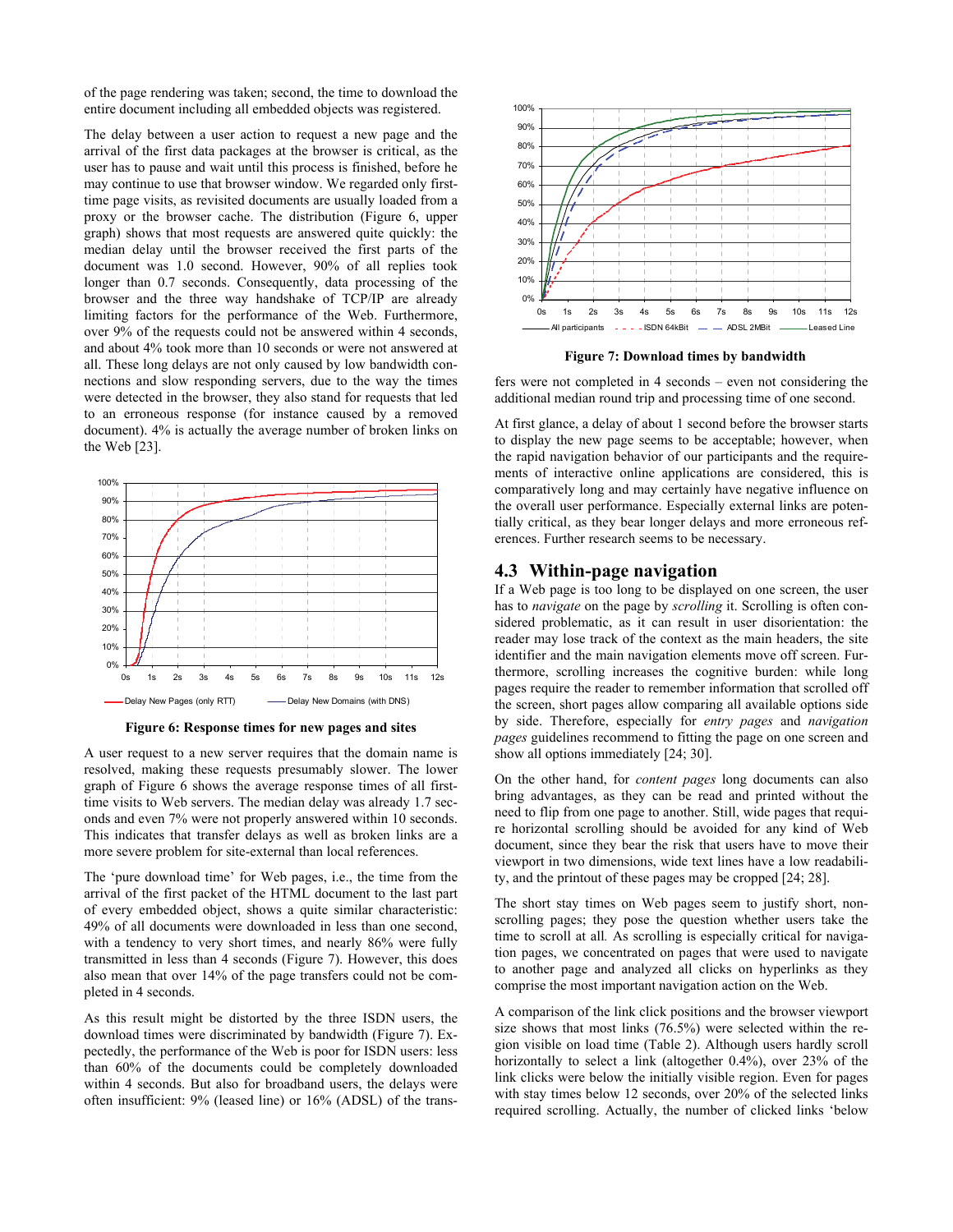| <b>Table 2: Location of selected links</b> |  |  |  |  |  |  |  |
|--------------------------------------------|--|--|--|--|--|--|--|
|--------------------------------------------|--|--|--|--|--|--|--|

|                           | <b>Visible Area</b> | <b>Right of Visible Area</b> |
|---------------------------|---------------------|------------------------------|
| <b>Visible Area</b>       | 76.5%               | 0.3%                         |
| <b>Below Visible Area</b> | 23.1%               | $0.1\%$                      |

the fold' is higher than expected considering the short median stay time on pages.

However, the position of selected links is not only influenced by the scrolling habits of users, but also by the location of the available links. To get an overview of the navigation activity in the different screen regions, a map of all link clicks was created by grouping them in sections of 40 by 40 pixels. From over 27,000 recorded clicks, 93% were within an area of  $1040 \times 1600$  pixels, which is depicted in Figure 8.

The most actively selected area is located in the upper left corner of the map: over 45% of all user clicks occur in a region of the browser window that is slightly larger than the upper left quadrant of the initially visible page area  $(520 \times 400)$  pixels). Furthermore, in Figure 8 the horizontal and vertical navigation bars that provide the main structural hyperlinks on most major sites become visible, albeit the emphasis is on the left part of the horizontal and the upper part of the vertical bar. It should be noted this does not mean that these areas are generally suited best to place links, yet pages with a matching layout will meet the expectations of many users and increase the consistency of the Web.

The image shows an unexpectedly active area in the lower part of the documents, at about  $600 \times 1000$  pixel and below, which required scrolling on all of our participants' screens. It turned out that these clicks are mainly caused by Google's placement of the 'next page' link. In fact, this detail indicates how often users have to scroll on the Web, as all popular search engines provide result lists that do not fit on a single screen – if we remove all search engine pages from the dataset, the vertical scroll ratio drops from 23% to 18%. Without taking transfer time into account, requiring users to both scroll and to flip through pages seems to be inefficient.

#### **The real browser real estate**

 $\overline{a}$ 

Web page optimization for the users' rapid navigation behavior includes incorporating scannability and providing all relevant information at a single glimpse. Creating Web pages that do not require scrolling, however, requires knowledge of the available browser real estate. Although Web content should in principle be accessible to all people with different abilities and arbitrary hardware [4], for an aesthetic appearance device-specific designs are often inevitable. Particular style sheets should not require particular screen dimensions, but in practice, style sheets and graphical elements (like bitmap graphics) need to consider the available space of the browser. Thus, many Web authors try to optimize layout and design for a specific resolution.

Over the last years, the average screen resolution of personal computers has increased [43]. Until 2004, many experts recommended to base Web design on a resolution of  $800 \times 600$  pixels, whereas recently the migration of the layout for a resolution of  $1024 \times 768$  pixels is being recommended<sup>7</sup> more often. We wanted



**Figure 8: Link activity areas of Web users.** 

to find out whether the full resolution is really available for Web pages, or if technical or personal reasons limit the browser viewport. Due to browser internals, we could only record the browser viewport size for 20 participants. The size was recorded in more than 12.000 instances, usually after selecting a link. Frame pages were again excluded, as their sub-pages might adulterate the statistics. All participants used a screen resolution of at least  $1024 \times 768$  pixels, twelve even had a higher resolution and three made use of two displays.

We could identify two groups: while eleven participants had the browser in full screen mode most of the time, nine participants preferred a smaller window size for at least half of the recorded time. However, the users of a maximized browser window also rarely had the full desktop resolution available: office toolbars, instant messaging clients, browser toolbar extensions as well as browser tabs and the side bar (Figure 2) took some of the vertical and horizontal space for most of them. Furthermore, some participants preferred to maximize the browser manually, leaving a border of several pixels around the window unused.

The nine participants with smaller browser windows (two of them with a screen width of 1024 pixels) left on average about 160 pixels of horizontal and 170 pixels of vertical space unused – scrollbars, pull-down menus, toolbars and the windows task bar already considered. For the users with a screen resolution of 1024 pixels, the average available document width was only about 890 pixels. They stated to prefer the windowed mode for several reasons: it permitted them to view and select other windows directly on the screen making the organization of several applications less com-

 $7$  Experts who support 'wide screen designs' are [33], [34] and for intranets [31].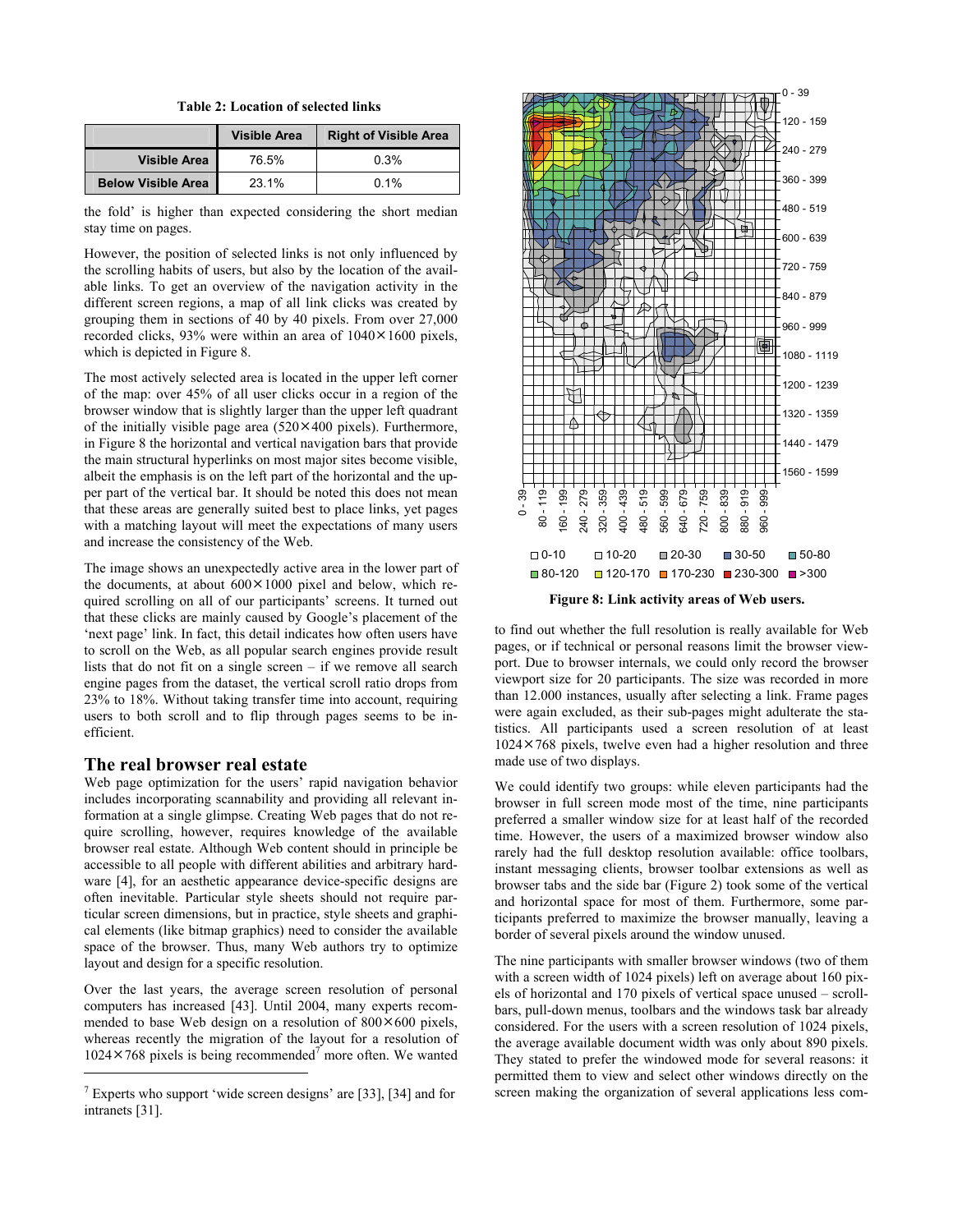plicated. Furthermore, a narrower window would improve the readability of many documents as the lines of text were shorter.

Consequently, accessible sites should consider that people have different preferences using their desktop system and resizing their windows. If sites do not want to displease their visitors by forcing them to maximize their browser window or scroll horizontally, designers should not count on having exclusive rights to the screen real estate: flexible layouts leaving at least 15% of the screen width obtainable should instead be applied.

## **5. LIMITATIONS OF THE STUDY**

Though the recorded data of this study is extensive and detailed, it has its limits, as it misses contextual information. The extent of logging was restricted technically, as data capture was limited to the browser, ignoring related software that was used in conjunction with the Web client, such as word processors, e-mail agents and other office applications. Furthermore, the data of clickstream logs have a limited expressiveness, as aims and tasks of the users often stay below the surface. This makes their contextual interpretation inherently difficult and additional qualitative information is needed to support a detailed task-related evaluation of the data. The two 90-minute interviews conducted at the beginning and end of the study could only deliver scarce data for a substantial qualitative analysis.

Another critical aspect of such a study concerns social and professional differences in user groups. Although we tried to recruit many different participants, all were frequent computer users with long internet experience. Still, the variance in the captured data was fairly large for almost all aspects of navigation: the number of visits, page vocabulary and use of search engines differed between the individuals. Also, the applied navigation habits, especially to directly access documents and to revisit pages varied. However, the remarkable differences in this small participant group did already reveal that Web browsers are used with various personal preferences and that individual users have particular demands. Web browsing is no longer simply navigation – and to a decreasing degree it is pure information and document retrieval. This should be considered for the design of future Web clients, Web sites and Web applications.

## **6. SUMMARY**

This paper presents results of an extensive long-term study that captured the Web browsing behavior of 25 participants with diverse backgrounds and tasks. Although some results from former studies could be confirmed, we found evidence for a change of interaction with the Web. A strong increase in the proportion of submit events indicates the rising number of dynamic Web pages and 'Web applications'; the increased number of new window events suggests that interaction with the Web client is changing from single-window hypertext navigation to a new mode where several paths are followed in parallel. Furthermore, some browser windows stay open for a long time or are dedicated for special online services like a news site or an online dictionary. Since navigation support of current browsers is still very similar to the early days of the Web, new problems surface: backtracking and history were not designed for dynamic pages and online applications with volatile contents; the concept of the back button fails for users of multiple windows or tabs as every document area has its own history stack. In consequence, users are faced with a new cognitive overhead when they browse the Web.

Our results confirm that browsing is a rapidly interactive activity. Even pages with plentiful information and many links are regularly viewed for a brief period – an interesting background for Web designers, who could focus on offering concise pages that load fast. Interface standards for the Web would help to make navigation on unfamiliar sites easier and quicker [15; 29]. Also, response times are often still not appropriate and Web developers should consider the additional delay before the browser starts to display a document when they estimate download times.

The analysis of link click positions shows that users do scroll frequently – even on navigation pages and on pages they visit only for a short period. Still, most selected links reside in the upper left quarter of the browser window. Placing the most important links in this area will increase consistency with this de facto standard. To avoid scrolling pages, Web designers need to consider the limitations of browser real estate even for users with a high screen resolution. If they make use of the full resolution of  $1024 \times 768$ , the resulting design restrains many users who might prefer to use their Web client in windowed mode or concurrently use tools that reduce their available screen space.

In conclusion, we see two challenges for the future: on the one hand, rapid interaction should be supported by user interface standards for Web pages and Web applications that meet the users' expectations. On the other hand, browsers need to become more flexible and should be able to adapt to the type of Web site, the habits of the user and her tasks. Further research has to target these challenges.

# **REFERENCES**

- [1] Abrams, D., Baecker, R., Chignell, M.: Information Archiving with Bookmarks: Personal Web Space Construction and Organization. Proc. CHI'98, 1998, pp. 41-48.
- [2] Barrett, R., Maglio, P.P., Kellem, D.C.: How to Personalize the Web. Proc. of CHI '97, Atlanta, GA., 1997
- [3] Catledge, L.D., Pitkow, J.E.: Characterizing browsing strategies in the World-Wide Web. Computer Networks and ISDN Systems, (27)6, 1995, pp. 1065-1073.
- [4] Chisholm, W. et al.: Web Content Accessibility Guidelines 1.0, World Wide Web Consortium, 1999. http://www.w3.org/TR/WAI-WEBCONTENT/
- [5] Choo, C.W., Detlor, B., Turnbull, D.: Information Seeking on the Web: An Integrated Model of Browsing and Searching, First Monday Online Journal, (5)2, Feb. 2000
- [6] Cockburn, A., McKenzie, B., JasonSmith, M.: Pushing Back: Evaluating a New Behavior for the Back and Forward Buttons in Web Browsers. Int. J. of Human-Computer Studies. 57(5), 2002, pp. 397-414.
- [7] Cockburn, A., McKenzie, B.: What Do Web Users Do? An Empirical Analysis of Web Use. Int. Journal of Human-Computer Studies, 54(6), 2001, pp. 903-922.
- [8] Cole, J.I. et al.: The UCLA Internet Report "Surveying the Digital Future". Los Angeles, UCLA Center for Communication Policy, 2003 www.forbes.com/fdc/mediaresourcecenter/UCLA03.pdf
- [9] comScore Media Metrix: Surfing Down Memory Lane to January 1996: comScore Media Metrix Revisits First-Ever Web Site Rankings. February 25, 2004. http://www.comscore.com/press/release.asp?press=434